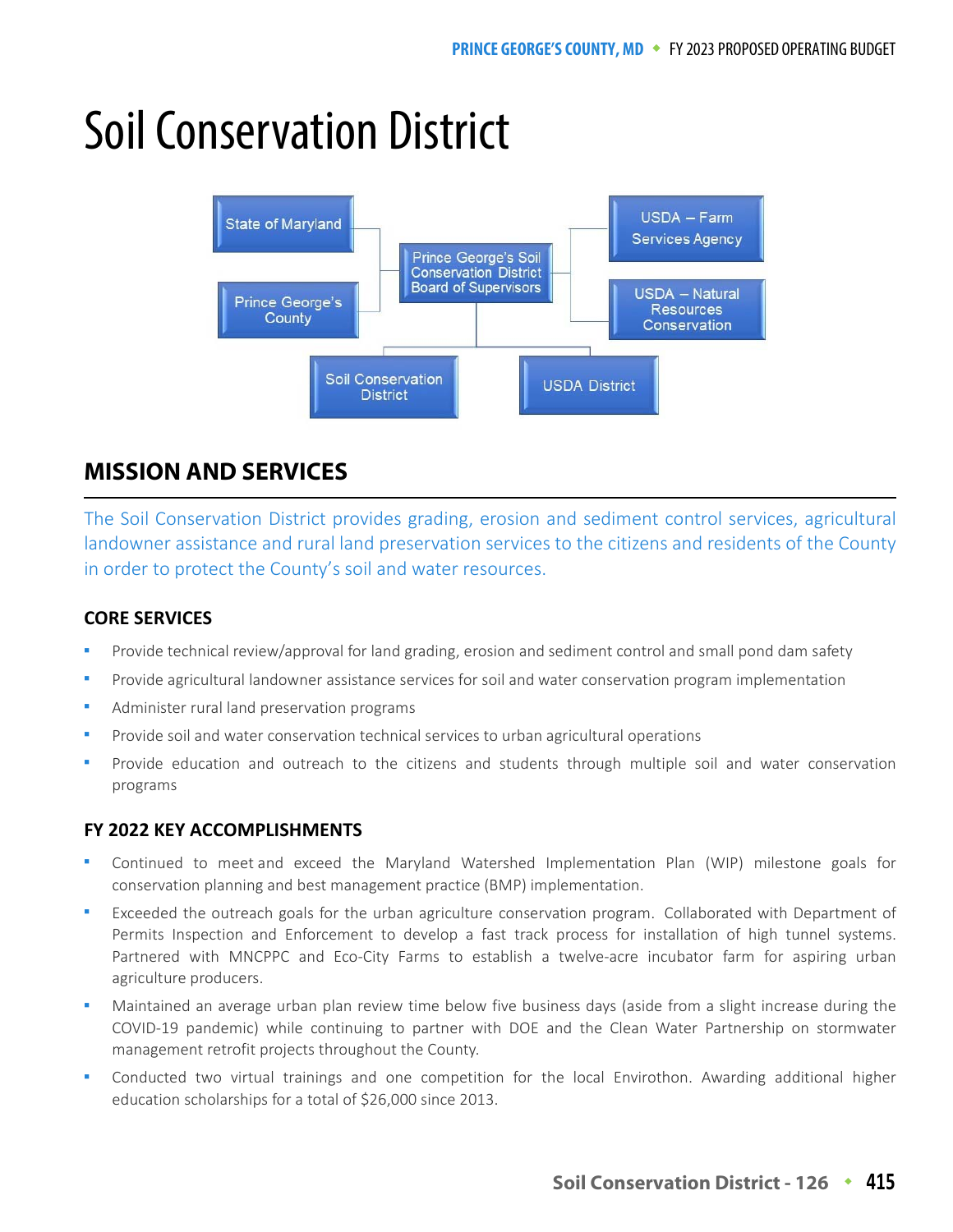#### **SOIL CONSERVATION DISTRICT - 126** FY 2023 Budget Summary

 Preserved additional acres of agriculture land through the Historic Agricultural Resource Preservation Program (HARRP) and the Maryland Agricultural Land Preservation Foundation (MALPF) Rural Legacy programs totaling 7,000 acres.

# **STRATEGIC FOCUS AND INITIATIVES FOR FY 2023**

The district's top priorities in FY 2023 are:

- Maintain the average turnaround time for urban land grading, mining, erosion/sediment control, dam safety and small pond plan reviews at or below five days by providing efficient technical assistance to customers.
- Increase the number of acres treated by BMPs on agricultural land by providing technical assistance to agricultural land owners on appropriate installation of those BMPs in order to mitigate water quality issues.
- Increase the acres of preserved agricultural land in the County by preserving agricultural land through perpetual easements, possibly directing growth away from the rural tier and limiting the need for infrastructure funding to rural areas of the County.
- Increase education and outreach of soil and water conservation to the citizens and students of Prince George's County.
- Increase technical assistance for the conservation of soil and water resources on urban agricultural operations in the County.

# **FY 2023 BUDGET SUMMARY**

The FY 2023 proposed budget for the Soil Conservation District is \$0 and unchanged from the FY 2022 approved budget. The FY 2023 proposed budget before recoveries is \$1,931,700, an increase of \$172,200 or 9.8% over the FY 2022 approved budget. The Soil Conservation District General Fund costs are 100% recovered from non-General Fund sources.

## **Expenditures by Fund Type**

|                     | <b>FY 2021 Actual</b> |                   | FY 2022 Budget |        | FY 2022 Estimate |        | FY 2023 Proposed |
|---------------------|-----------------------|-------------------|----------------|--------|------------------|--------|------------------|
| <b>Fund Types</b>   | Amount                | % Total<br>Amount | % Total        | Amount | % Total          | Amount | % Total          |
| <b>General Fund</b> |                       |                   |                |        |                  |        |                  |
| <b>Total</b>        |                       |                   |                |        |                  |        |                  |

# **Reconciliation from Prior Year**

|                                                                                                                                                                                | <b>Expenditures</b> |
|--------------------------------------------------------------------------------------------------------------------------------------------------------------------------------|---------------------|
| <b>FY 2022 Approved Budget</b>                                                                                                                                                 |                     |
| Increase Cost: Compensation - Mandated Salary Requirements - Annualization of FY 2022 salary adjustments and<br>anticipated grade changes within the staffing complement       | \$88,400            |
| <b>Increase Cost: Fringe Benefits</b> — Increase in the fringe benefit rate from 31.3% to 35.0% to align with projected costs                                                  | 77,900              |
| Increase Cost: Operating - Technology Cost Allocation - Increase in OIT charges based on anticipated countywide costs<br>for technology                                        | 5,900               |
| Decrease Cost: Recovery Increase - Reflects anticipated FY 2023 compensation and fringe benefit adjustments as well as<br>an increase in the technology cost allocation charge | (172, 200)          |
| <b>FY 2023 Proposed Budget</b>                                                                                                                                                 |                     |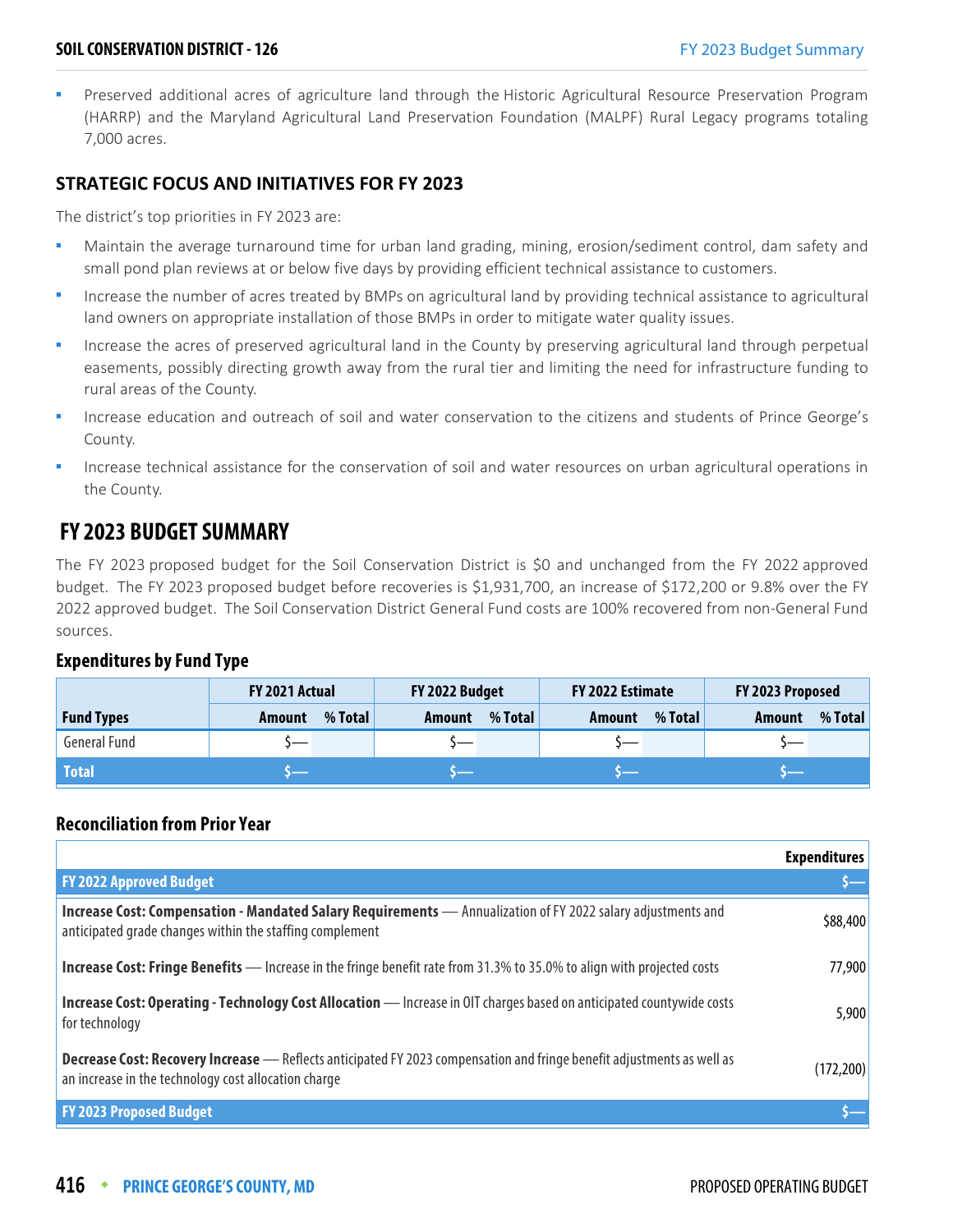# **STAFF AND BUDGET RESOURCES**

| <b>Authorized Positions</b> | FY 2021<br><b>Budget</b> | FY 2022<br><b>Budget</b> | FY 2023<br>Proposed | Change<br><b>FY22-FY23</b> |
|-----------------------------|--------------------------|--------------------------|---------------------|----------------------------|
| <b>General Fund</b>         |                          |                          |                     |                            |
| Full Time - Civilian        | 16                       | 16                       | 16                  | U                          |
| Full Time - Sworn           | 0                        | 0                        | U                   | $\left( \right)$           |
| Subtotal - FT               | 16                       | 16                       | 16                  |                            |
| Part Time                   | 0                        | $\Omega$                 | 0                   | 0                          |
| <b>Limited Term</b>         | U                        | U                        | Λ                   |                            |
| <b>TOTAL</b>                |                          |                          |                     |                            |
| Full Time - Civilian        | 16                       | 16                       | 16                  | 0                          |
| Full Time - Sworn           | 0                        | 0                        | U                   |                            |
| Subtotal - FT               | 16                       | 16                       | 16                  |                            |
| Part Time                   | 0                        | U                        | U                   |                            |
| <b>Limited Term</b>         | 0                        |                          |                     |                            |

|                                  | FY 2023      |              |                 |
|----------------------------------|--------------|--------------|-----------------|
| Positions By Classification      | Full<br>Time | Part<br>Time | Limited<br>Term |
| Administrative Aide              | 4            |              |                 |
| Administrative Assistant         | 1            |              | 0               |
| <b>Administrative Specialist</b> |              |              | 0               |
| Engineer                         |              |              | 0               |
| Planner                          | 3            |              | 0               |
| TOTAL                            | 16           |              |                 |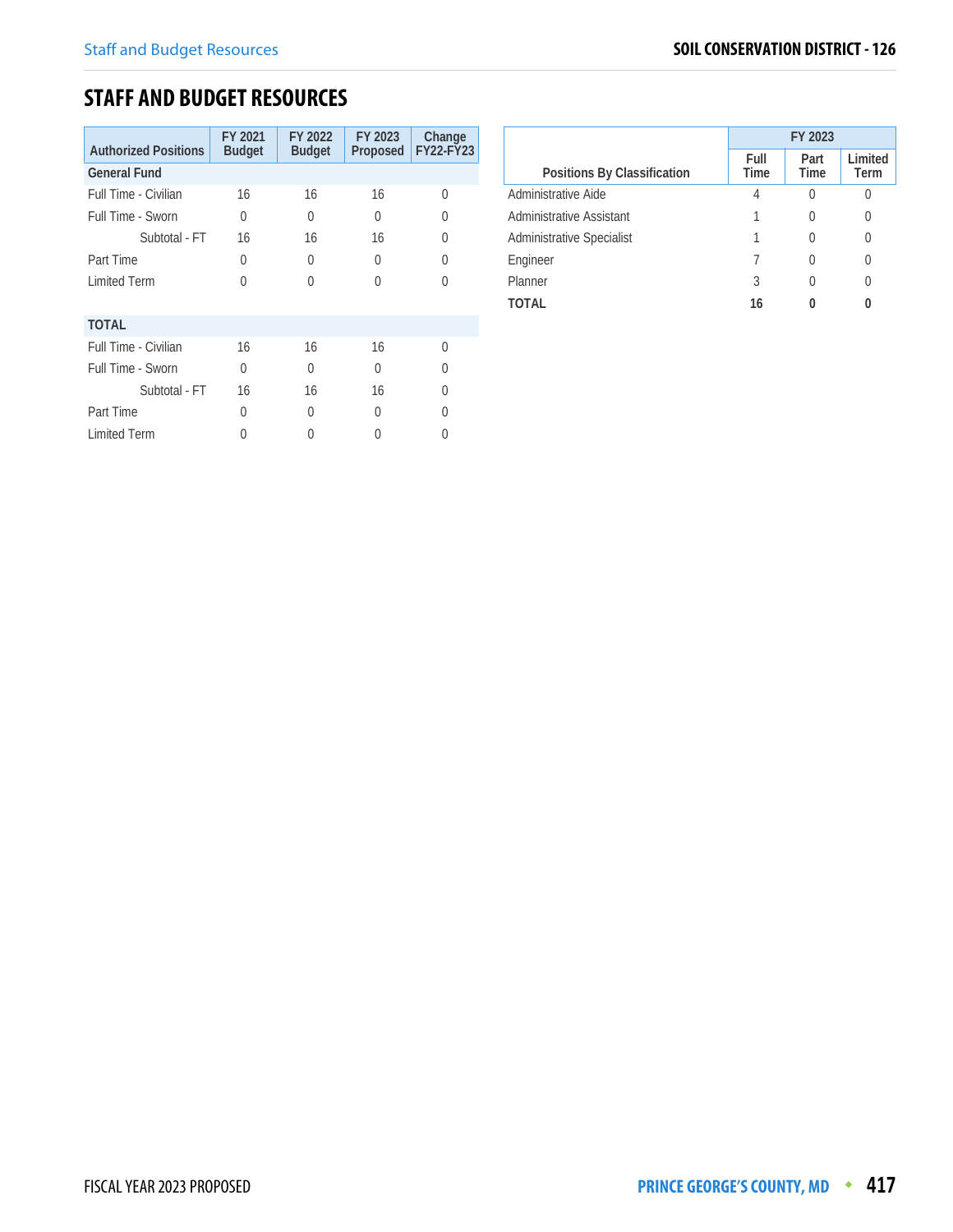|                        | <b>FY 2021</b> | <b>FY 2022</b> | <b>FY 2022</b>  | FY 2023         | <b>Change FY22-FY23</b> |             |
|------------------------|----------------|----------------|-----------------|-----------------|-------------------------|-------------|
| Category               | <b>Actual</b>  | <b>Budget</b>  | <b>Estimate</b> | <b>Proposed</b> | Amount (\$)             | Percent (%) |
| Compensation           | \$1,209,882    | \$1,264,500    | \$1,238,900     | \$1,352,900     | \$88,400                | 7.0%        |
| <b>Fringe Benefits</b> | 384,048        | 395,800        | 410,400         | 473,700         | 77,900                  | 19.7%       |
| <b>Operating</b>       | 83,935         | 99,200         | 99,200          | 105,100         | 5,900                   | 5.9%        |
| Capital Outlay         |                |                |                 |                 |                         |             |
| <b>SubTotal</b>        | \$1,677,865    | \$1,759,500    | \$1,748,500     | \$1,931,700     | \$172,200               | 9.8%        |
| Recoveries             | (1,677,865)    | (1,759,500)    | (1,748,500)     | (1,931,700)     | (172, 200)              | 9.8%        |
| <b>Total</b>           | $S$ —          | $\sim$         |                 | s—              | <b>s—</b>               |             |

# **Expenditures by Category - General Fund**

In FY 2023, compensation expenditures increase 7.0% over the FY 2022 budget due to annualization of FY 2022 salary adjustments. Compensation costs include funding for 16 full time positions. Fringe benefit expenditures increase 19.7% over the FY 2022 budget to reflect the change in the fringe benefit rate and compensation adjustments.

Operating expenditures increase 5.9% due to an increase in the technology cost allocation charge.

Recoveries increase 9.8% over the FY 2022 budget to reflect an increase in overall expenditures. The General Fund cost of the Soil Conservation District is recovered from the Stormwater Management Enterprise Fund, which includes District and State reimbursement for sediment control fees. In addition, the agency will recover \$12,300 from the Agricultural Land Transfer Tax for the expenditures associated with the Agricultural Land Preservation Program.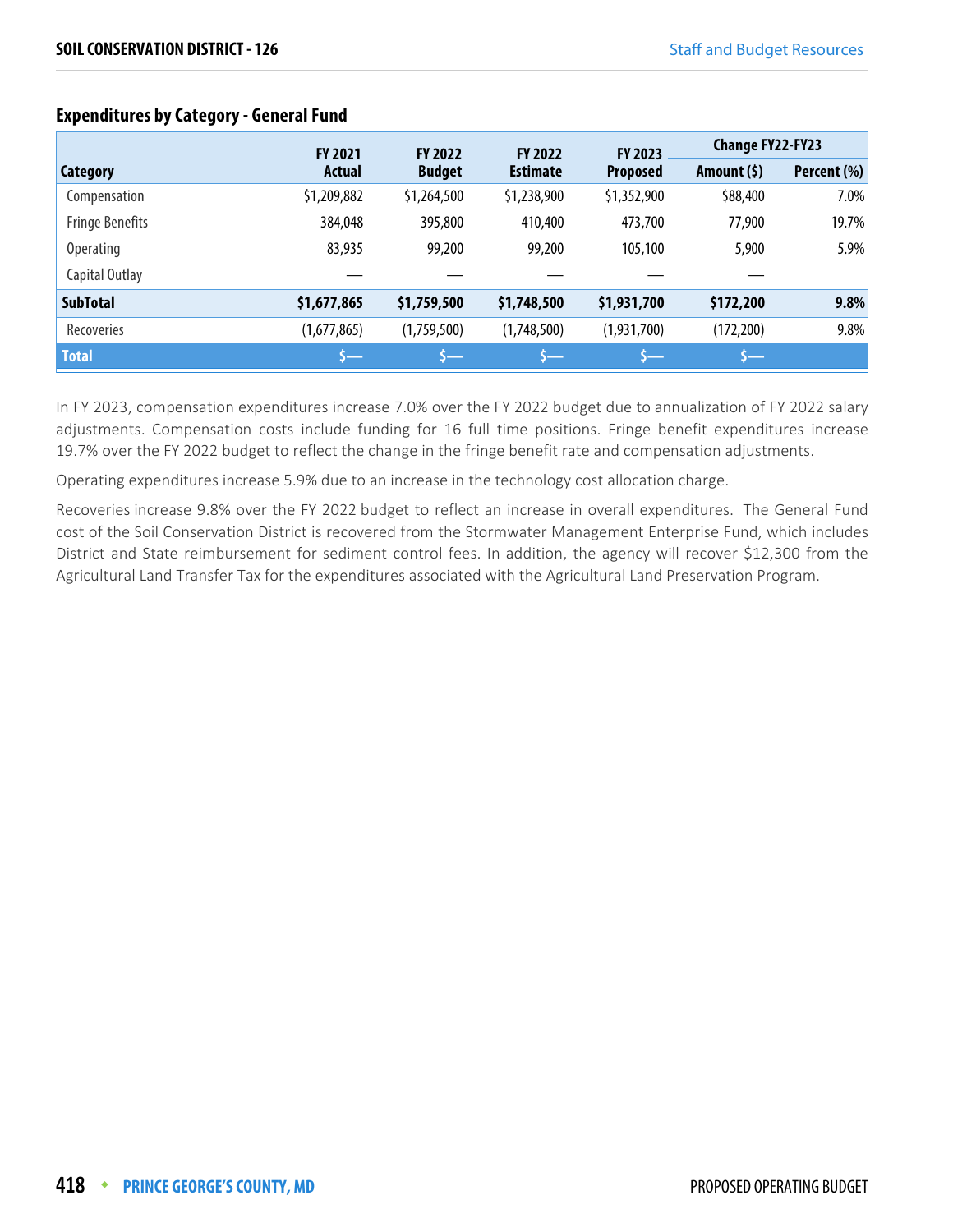# **SERVICE DELIVERY PLAN AND PERFORMANCE**

**Goal 1** — To provide urban land grading and erosion and sediment control planning services to the County's citizens and residents in order to protect the County's water quality and against averse impacts associated with sediment pollution.

**Objective 1.1** – Maintain the average turnaround time for urban grading and sediment plan reviews at or below five business days.

| <b>FY 2027</b> | <b>FY 2020</b> | <b>FY 2021</b> | <b>FY 2022</b>   | <b>FY 2023</b>   | Trend |
|----------------|----------------|----------------|------------------|------------------|-------|
| <b>Target</b>  | Actual         | Actual         | <b>Estimated</b> | <b>Projected</b> |       |
| C              |                |                | ٮ                | ب                |       |

# **Trend and Analysis**

In order to improve the County and State's water quality and dam safety program, the District reviews grading, erosion and sediment control plans. Reviewing these plans quickly with a high degree of quality and accuracy allows sediment control plans to be implemented in a timely manner. The average number of work days required to review a plan remains faster than the District's Board of Supervisor's maximum standard of 10 business days.

| <b>Measure Name</b>                                              | FY 2019<br>Actual | <b>FY 2020</b><br>Actual | <b>FY 2021</b><br>Actual | FY 2022<br><b>Estimated</b> | FY 2023<br><b>Projected</b> |
|------------------------------------------------------------------|-------------------|--------------------------|--------------------------|-----------------------------|-----------------------------|
| <b>Resources (Input)</b>                                         |                   |                          |                          |                             |                             |
| Certified staff reviewing plans                                  | 6                 | 6                        | 6                        | 6                           | 6                           |
| <b>Workload, Demand and Production (Output)</b>                  |                   |                          |                          |                             |                             |
| Submissions reviewed                                             | 1,762             | 1,470                    | 1,765                    | 1,600                       | 1,600                       |
| Training sessions provided to internal and external<br>customers | 4                 | 21                       |                          | 15                          | 15                          |
| <b>Efficiency</b>                                                |                   |                          |                          |                             |                             |
| Plans reviewed per employee                                      | 294               | 240                      | 344                      | 229                         | 229                         |
| <b>Impact (Outcome)</b>                                          |                   |                          |                          |                             |                             |
| Plans approved                                                   | 469               | 395                      | 394                      | 500                         | 500                         |
| Workdays required to review a plan                               | 3                 | 4                        | 6                        | 5                           | 5                           |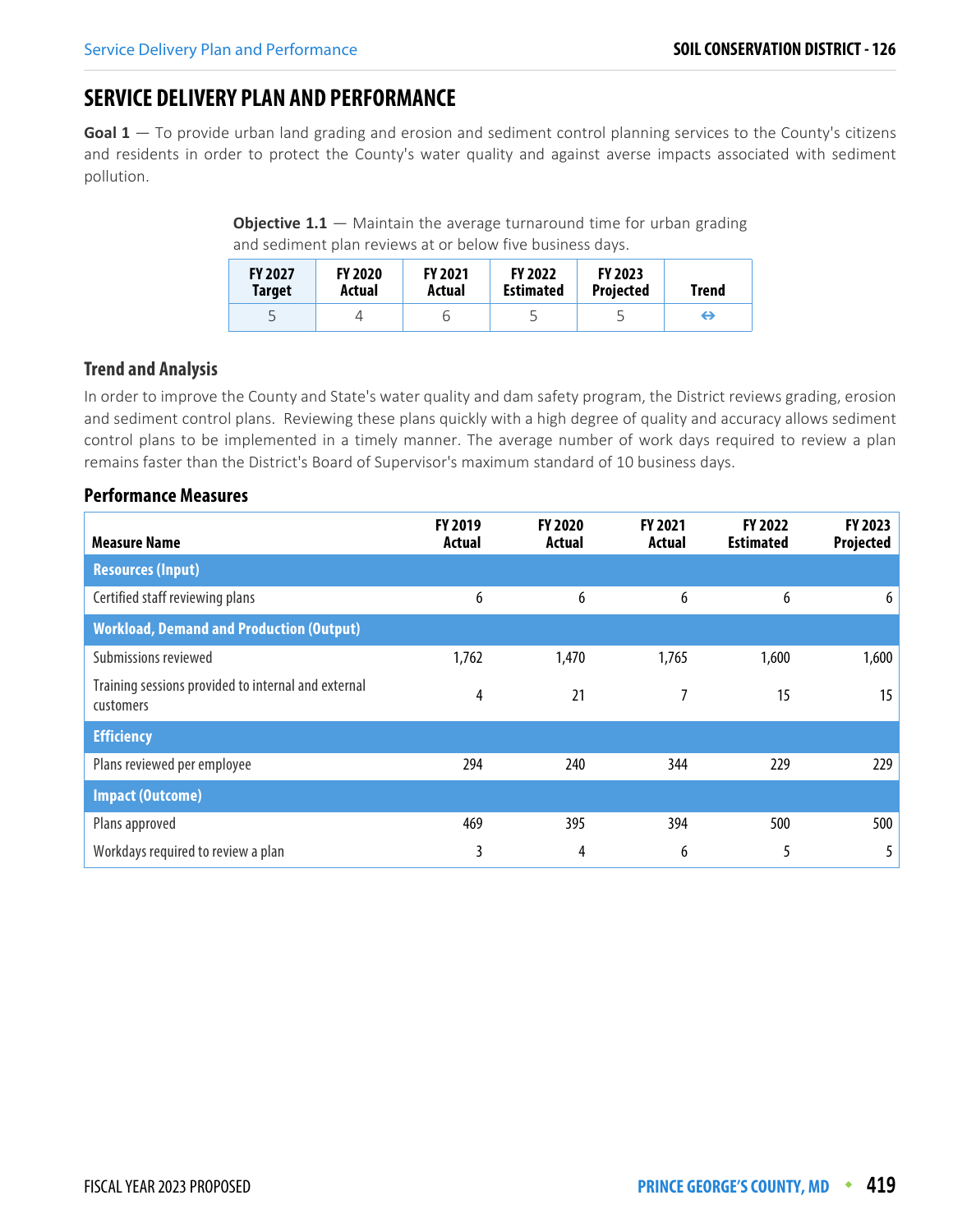**Goal 2** — To provide technical assistance to the County's citizens and residents in order to protect the County's water quality.

**Objective 2.1** – Increase the number of acres treated by Best Management Practices (BMPs) on rural agricultural land.

| <b>FY 2027</b> | <b>FY 2020</b> | <b>FY 2021</b> | <b>FY 2022</b>   | <b>FY 2023</b>   | Trend |
|----------------|----------------|----------------|------------------|------------------|-------|
| Target         | Actual         | Actual         | <b>Estimated</b> | <b>Projected</b> |       |
| 4.100          | 6.207          | 4.882          | 4.100            | 4.100            | ⊖     |

## **Trend and Analysis**

A BMP is an engineering or agronomic practice designed to reduce soil erosion, nutrients, and/or improve water quality. The number of BMP's installed is due in large part to farmer participation in the Maryland State Cover Crop Program and support from the Soil Conservation District who also provides technical assistance in the installation of other BMPs. The performance data is impacted by weather as well as the farmer's ability to implement the State's Cover Crop Program. The total agricultural land mass is approximately 60,000 acres.

The approved USDA 2018 Farm Bill impacts Federal Cost Share programs and BMP implementation. The national emphasis on soil health and carbon sequestration may increase the use of no-till and cover crops that will incorporate more BMPs on farmland.

| <b>Measure Name</b>                                                        | FY 2019<br>Actual | <b>FY 2020</b><br>Actual | <b>FY 2021</b><br>Actual | FY 2022<br><b>Estimated</b> | FY 2023<br>Projected |
|----------------------------------------------------------------------------|-------------------|--------------------------|--------------------------|-----------------------------|----------------------|
| <b>Resources (Input)</b>                                                   |                   |                          |                          |                             |                      |
| County, State, and federal staff developing plans and<br>implementing BMPs | 5                 | 5                        | 5                        | 6                           | 6                    |
| <b>Workload, Demand and Production (Output)</b>                            |                   |                          |                          |                             |                      |
| <b>BMPs installed</b>                                                      | 204               | 200                      | 210                      | 200                         | 200                  |
| State and federal cost share contracts processed                           | 99                | 108                      | 70                       | 80                          | 80                   |
| <b>Efficiency</b>                                                          |                   |                          |                          |                             |                      |
| <b>BMPs installed per employee</b>                                         | 41                | 43                       | 42                       | 33                          | 33                   |
| <b>Impact (Outcome)</b>                                                    |                   |                          |                          |                             |                      |
| Acres treated by BMPs                                                      | 4,628             | 6,207                    | 4,882                    | 4,100                       | 4,100                |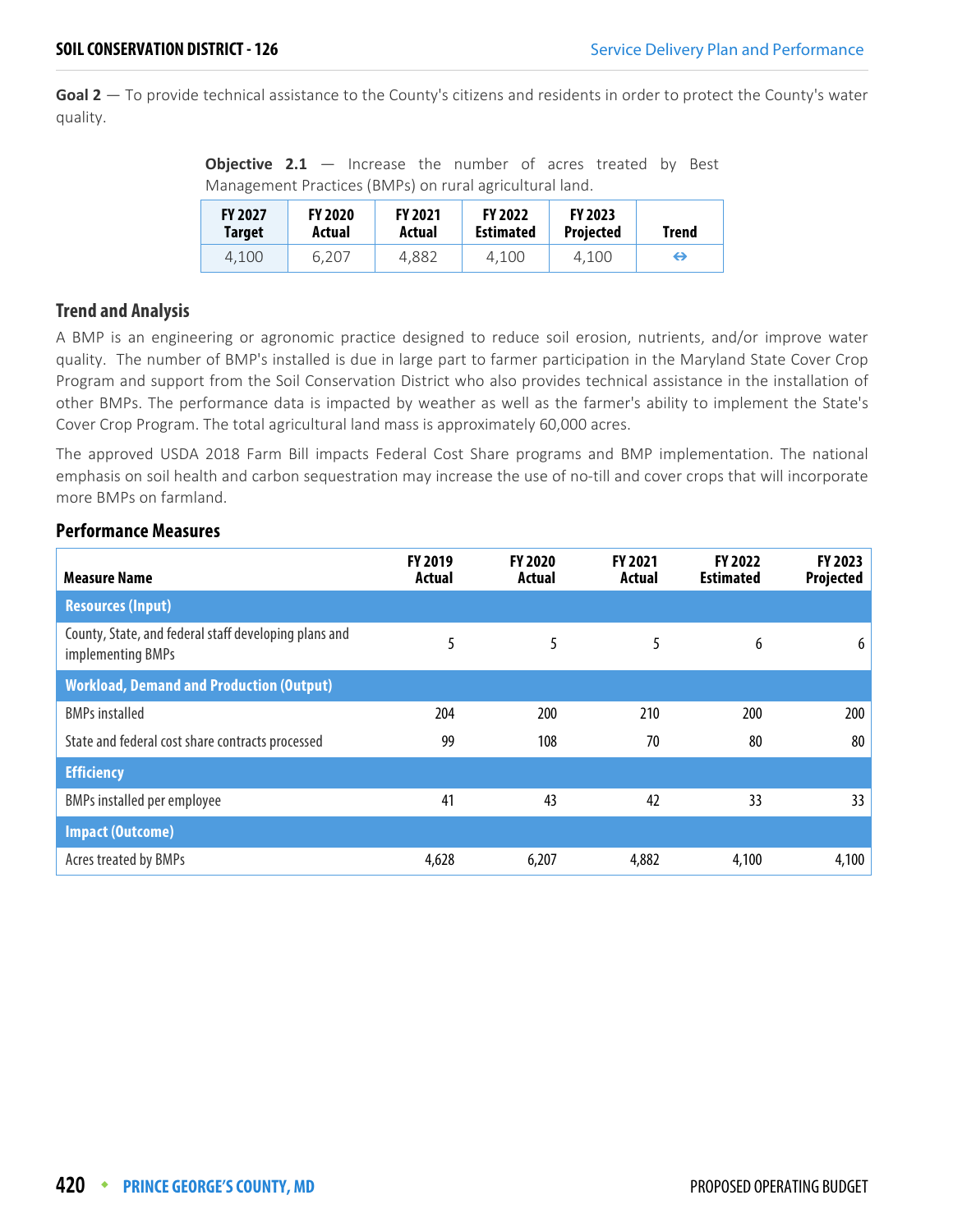**Objective 2.2** — Increase the number of soil conservation plans on urban agricultural land.

| <b>FY 2027</b> | <b>FY 2020</b> | <b>FY 2021</b> | <b>FY 2022</b>   | <b>FY 2023</b>   | Trend |
|----------------|----------------|----------------|------------------|------------------|-------|
| <b>Target</b>  | Actual         | Actual         | <b>Estimated</b> | <b>Projected</b> |       |
|                | n/a            |                | 10               | 10               |       |

# **Trend and Analysis**

In order for the County's Urban Agricultural Industry to flourish, there must be sound and prudent use of the soil and water resources related to this land use. The District will develop soil conservation and water quality plans for these operations to address the implementation of BMPs that focus on the reduction of soil erosion, efficient nutrient management and improvement of water quality, while producing fresh food sources for the surrounding population.

The soil conversation and water quality plan program started implementation in FY 2021.

| <b>Measure Name</b>                                           | FY 2019<br>Actual | <b>FY 2020</b><br>Actual | <b>FY 2021</b><br>Actual | <b>FY 2022</b><br><b>Estimated</b> | FY 2023<br>Projected |
|---------------------------------------------------------------|-------------------|--------------------------|--------------------------|------------------------------------|----------------------|
| <b>Resources (Input)</b>                                      |                   |                          |                          |                                    |                      |
| Staff developing and implementing soil conservation<br>plans  | n/a               | n/a                      |                          | 1                                  |                      |
| <b>Workload, Demand and Production (Output)</b>               |                   |                          |                          |                                    |                      |
| Site visits                                                   | n/a               | n/a                      | 46                       | 36                                 | 36                   |
| Soil and water conservation plans written                     | n/a               | n/a                      | 3                        | 10                                 | 10                   |
| <b>Training sessions</b>                                      | n/a               | n/a                      | 9                        | 6                                  | 6                    |
| <b>Efficiency</b>                                             |                   |                          |                          |                                    |                      |
| Site visits per staff member                                  | n/a               | n/a                      | 46                       | 36                                 | 36                   |
| Number of plans written per staff member                      | n/a               | n/a                      | 3                        | 10                                 | 10                   |
| Number of training sessions per staff member                  | n/a               | n/a                      | 8                        | 6                                  | 6                    |
| <b>Quality</b>                                                |                   |                          |                          |                                    |                      |
| Customer service satisfaction survey results                  | n/a               | n/a                      | $\pmb{0}$                | 3                                  | 3                    |
| <b>Impact (Outcome)</b>                                       |                   |                          |                          |                                    |                      |
| Urban agriculture producers receiving technical<br>assistance | n/a               | n/a                      | 132                      | 120                                | 120                  |
| Soil conservation plans written                               | n/a               | n/a                      | 3                        | 10                                 | 10                   |